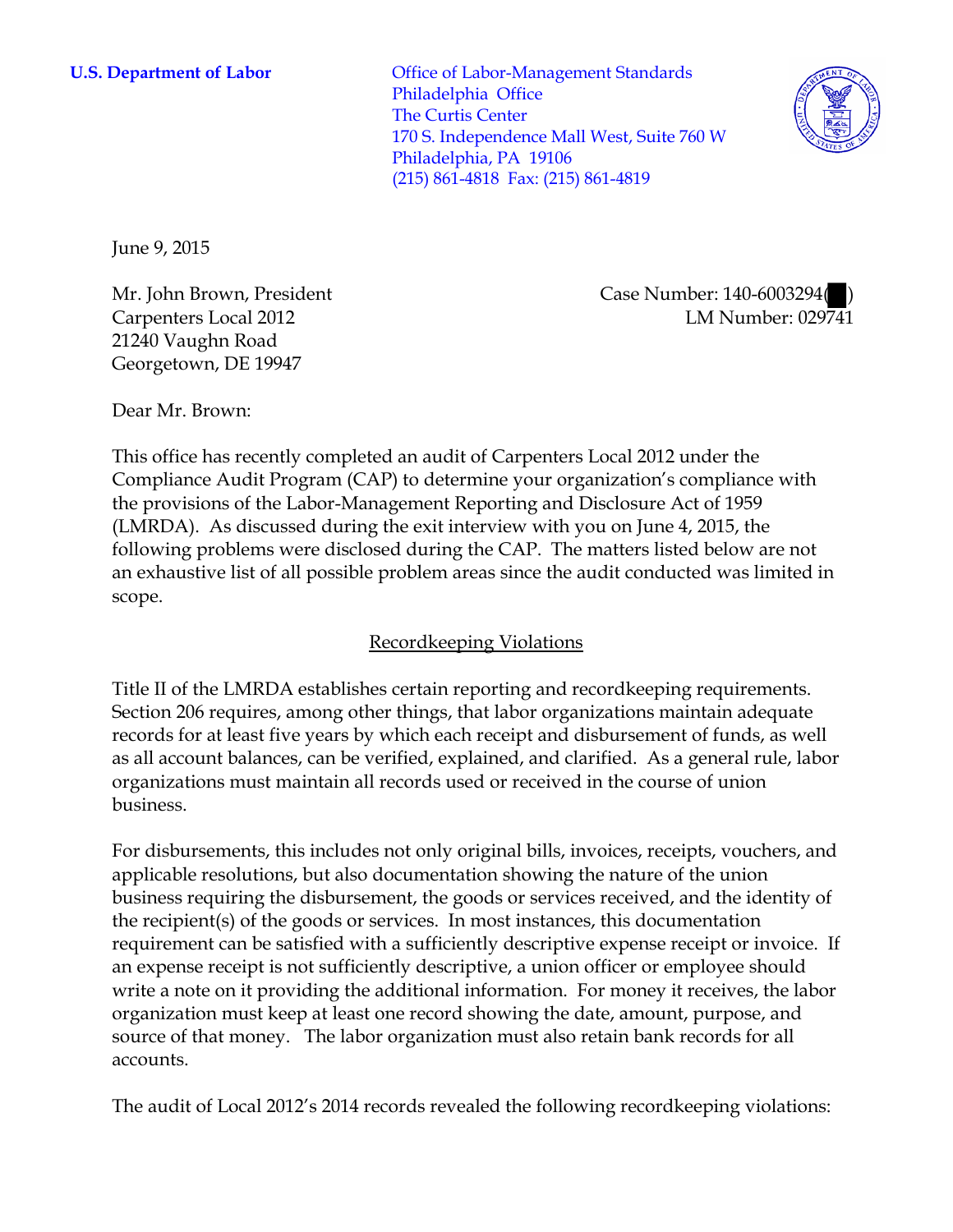Mr. John Brown June 9, 2015 Page 2 of 3

#### 1. Failure to Record Receipts

Local 2012 did not record in its receipts records some cash receipts and reimbursements from the Metropolitan Regional Council totaling at least \$4,750.96. For example, the union collected cash receipts for initiation fees, tools, and membership dues, yet did not specify in their records the source of each cash deposit. Union receipts records must include an adequate identification of all money the union receives. The records should show the date and amount received, and the source of the money.

### 2. Receipt Records (Duplicate Receipts)

Local 2012 did not always record in its duplicate receipt records accurate information that should have been consistent with information entered into the Carpenters Ulta System. For example, on October 21, 2013, the local collected an initiation fee from a union member, but the initiation fee was not recorded in the Ulta system. The audit also revealed that on several occasions members paid cash to the union, but a duplicate receipt was not provided to the member.

### 3. Petty Cash

During the audit year, Local 2012 used the cash collected from local members' initiation fees, tools, and membership dues for petty cash disbursements. Although the local maintained the majority of receipts to support petty cash disbursements, the local did not maintain a running balance to account for the cash on hand at the union office.

Based on your assurance that Local 2012 will retain adequate documentation in the future, OLMS will take no further enforcement action at this time regarding the above violations.

## Reporting Violation

The audit disclosed a violation of LMRDA Section 201(b), which requires labor organizations to file annual financial reports accurately disclosing their financial condition and operations. The Labor Organization Annual Report (LM-3) filed by Local 2012 for the fiscal year ended June 30, 2014, was deficient in that: